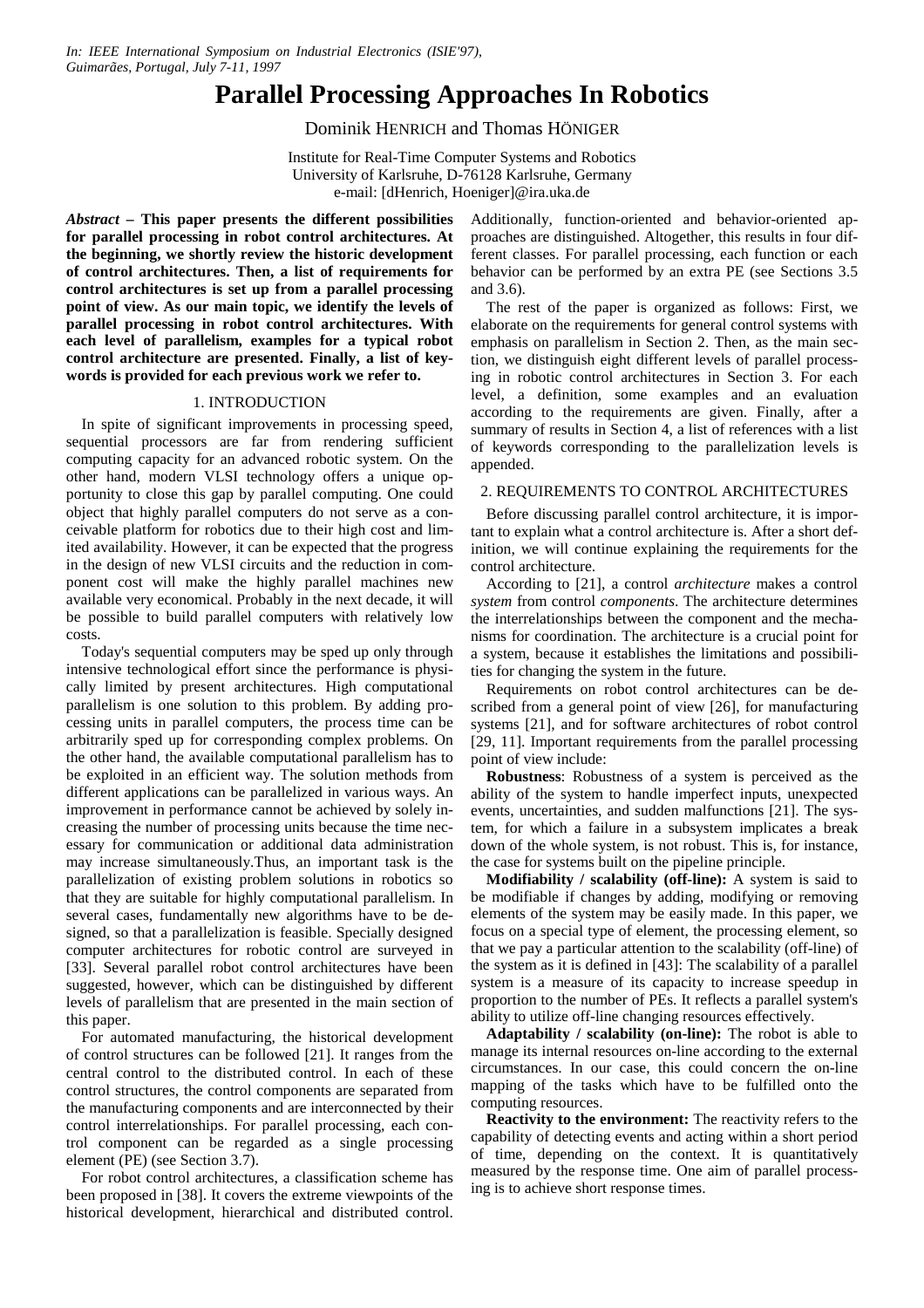**Resolving of multiple goals:** In most cases, situations involving conflicting concurrent actions are inevitable. The control system should provide functions to achieve those multiple goals [26]. Sometimes, the multiple goals can be achieved by multiple tasks, which may be processed in parallel.

**Programmability:** Usually, complex control systems are partitioned in multiple (parallel) components for simpler handling. In this case, programming the single components becomes simpler, but interrelationships become more complex.

### 3. PARALLEL PROCESSING LEVELS

We now focus on the parallel processing approaches used to meet the requirements of Section 2. We show to what extent these methods have been applied, and in which cases they are advantageous and why.

First, it is necessary to remark that there are no throughoutly parallelized architectures available for robot control. Only single areas have been regarded for parallel processing. This leads us to distinguish the following eight levels of parallel processing in robot control architectures: multirobot level, robot level, kinematics level, control level, functions level, behaviours level, abstraction level, algorithm level.

In the next subsections, for each level, we will give a general definition, present a typical example followed by other examples, and conclude how we can take advantage of parallelism according to the requirements in robot control, especially what the scalability (on-line), modifiability (off-line), and robustness concerns.

#### *3.1 Multirobot Level*

For many tasks, for instance, when the problem is very complex or of a large scope (exploration mission), it is often advantageous to use several robots instead of a single one. The conventional, strictly centralized control method has to deal with many problems, such as a communication problem due to the huge amount of information to be processed. Another problem is that the strictly centralized coordination or scheduling of the robots is very difficult in an unforeseeable environment. These problems can be solved by giving the simultaneously working robots some independence, or by parallelizing the problem. Many approaches are possible involving the interaction between the robots (degree of dependence, homogenous versus heterogeneous robots, communication complexity).

For example, at one extremity, one finds a decentralized structure with non-cooperative robots (non-advanced communication), whose interactions result in emergent global behavior. In [22], this emergent behavior is used to perform the material handling requirements in a workcell (see Fig. 1). The processing machines (cutting machine, assembly machine, …) broadcast load or unload messages to the listening swarm robots. These machine-material handling requirements are satisfied by the available robots, which work in parallel without central planning and without communicating with each other. Thus, no modification to the swarm material handling system is required while the workcell environment changes (addition or deletion of robots or machines). This implies to robustness and high adaptability. But this system is subject to deadlocks and is less efficient than centralized systems due to the limitiation to solely local decision capabilities [22].

Other examples of the swarm robots model in nature are the immune system (in [53]) and a colony of ants (in [60]). [50] showed the global performance variations of the colony by modifying the number of robots and introducing low level communications among them. More complex autonomous robots are able to cooperate and partition the global task [4]. Local communication among the robots is sometimes sufficient, whereas global communication can be advantageous for heterogeneous robot and optimization problems [59]. A more centralized approach is presented in [63] with robots which have to obey a master. The robots independently plan and execute their own tasks, which introduces time uncertainty and makes the scheduling problem of the centralized master non-trivial. Holonical architectures for manufacturing multirobot workcells allow the robot to negotiate on the task with the scheduler [10]. In [52], this holonic architecture is compared with the hierarchical and heterarchical ones in terms of robustness and efficiency. Other work concerning parallel multirobot systems concentrates on the interprocess communication in an industrial context [58, 31].



Fig. 1: Parallelism on the multirobot level: Swarm robots in a workcell [22] (M: machine, R: robot).

As a conclusion, one can adopt two extreme viewpoints (swarm robots / centralized architecture), where the advantages of one extreme constitute the disadvantages of the other. Swarm robots offer adaptability, robustness, extensibility and reactivity, but lack in efficiency, whereas centralized architectures are suitable for optimization, but are not flexible, adaptable, expandable or robust enough.

*3.2 Robot Level* In this level, a hardware-oriented point of view is taken. Each robot component, such as manipulator, endeffector, or overhead camera, has its own PE, which can be used for different functions. The modularized components are computationally independent from each other and are controlled in parallel.

For example, the real-time controller of the Karlsruher Autonomous Mobile Robot (KAMRO) is divided into independent subcontrollers for each component: manipulators subcontroller, vehicle subcontroller, camera subcontroller [19]. Each subcontroller has independent PEs communicating through a VMEbus (see Fig. 2). The communication between the subcontrollers through VMEbus couplers makes cooperation between the components possible, such as mobile manipulation [55] or manipulation supported by hand cameras [39].

A similar architecture, ASTRA, is proposed for a space robot testbed with redundant arms [23]. It is based on a VMEbus multiprocessor system for each component (arm 1, arm 2, motion based) and a VME-VME bus adaptor between the components. Unfortunately, the extensibility of high-speed multiprocessor bus architectures is limited due to the communication overhead. Another alternative, a multiprocessor controller based on a point-to-point architecture, which can be extended without performance degradation, was tested on a multicomponent system [5]. Three PEs for the first arm, two PEs for the second arm, and one PE for the camera were used. In [16], a manipulator is controlled by two decoupled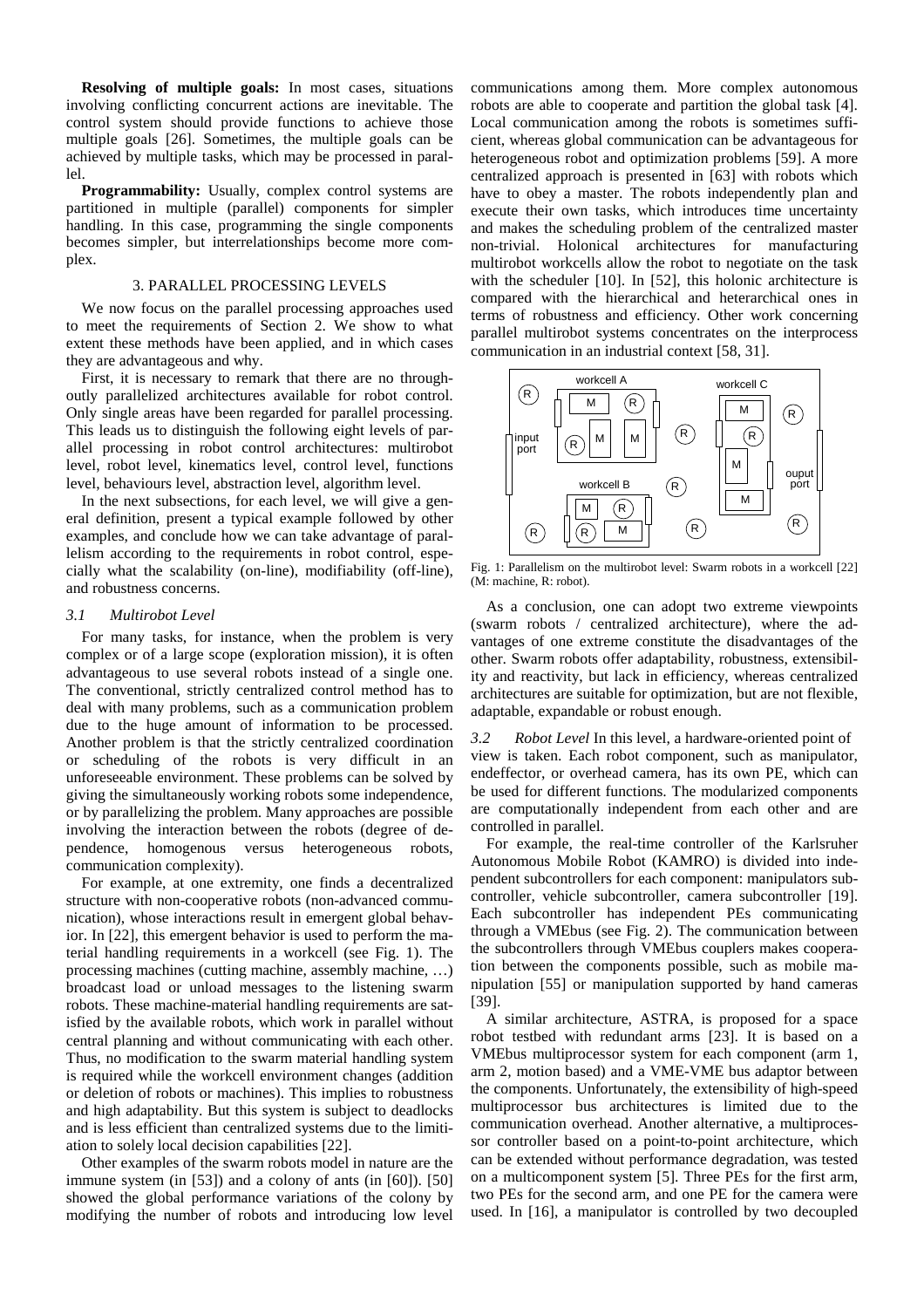behavior-based controllers, one for the arm and one for the hand, implemented on a set of eight PEs. The micro-robot MINIMAN also uses one PE to control the right manipulator, a second one for the left manipulator and a third for the legged mobile platform [49].



Parallelism on the robot level: The autonomous mobile manipulation system KAMRO By allocating an extra PE to each robot component, the robot components can work in parallel. This reduces the execution time, e.g., by positioning the endeffector while the robot moves. But temporarily unused components, e.g., an immobile manipulating vehicle has unused PEs, which indicates low scalability.

## *3.3 Kinematics Level*

In many cases, the high degree-of-freedom of a manipulator makes it impossible for one PE control fast enough. One option is to decompose the main control loop into several control loops. For each joint of a kinematics chain (e.g., base, shoulder, elbow, and three joints for end-effector orientation) an extra loop may be provided, which is associated with a single PE.

For example, the walking machine LAURON has six legs with three DOF each and is controlled by 24 microprocessors [17]. Each joint has its own PE, on which an appropriated small feedback loop (sensor, control, effector) is implemented (see Fig. 3).



Parallelism on the kinematics level: The 6-legged walking machine LAURON [17]

The redundant manipulator described in [6] moves in a two- dimensional space and has seven DOF. Each joint has its own PE. The keyboard player robot WABOT, presented in [61], is provided with 50 PEs to control the 50 DOF. A reconfigurable modular manipulator system was developed in [57], where each joint corresponds to a hardware module which can be added or removed, increasing or decreasing the number of degrees of freedom of the manipulator.

Parallel processing at the kinematics level has two advantages. First, the computer hardware architecture reflects the robot hardware architecture which provides a clear overview of the system, and makes it easier to develop and to debug. Second, these schemes are statically extensible. Thus, with an appropriate scalable algorithm (such as described in [68, 66]), an additional joint could easily be controlled by adding another PE.

## *3.4 Control Level*

In order to guarantee the stability of the controlled system, a high sample rate is often required. In complex cases, a single PE cannot achieve the aspired timing. The control task has to be broken down into simpler subtasks which are small enough to be performed by a single PE. This task can be partitioned at the control level by pipelining the functions of the control loop.

For example, the controller of the three fingered Karlsruher Dextrous Hand requires a sample rate of 10 kHz. In order to cope with this high demand, the approach adopted in [48] splits up the control loop of one finger into single functions (sensing, controlling, acting, coordinates transformation). Each of these functions is processed by a sparate PE (see Fig.



4: Parallelism on the control level: The Karlsruher Dextrous Hand [49]

In [66], the control loop is parallelized according to the manipulator joints and according to the functions of the control loop (pipeline principle). Each joint has its own closed loop control and each of them is divided into functions, which are processed on different PEs.

The advantages of parallelization at the control level are mentioned in [25]. Each processor can be specialized to its own job (a special function of the control loop), by adding appropriate co-processors. Another advantage is that the input and output functions are separated from the algorithmic functions, and the programmer can concentrate on the algorithm. Also, the hardware architecture provides a clear overview of the functionalities of the system, which makes the development easier.

### *3.5 Functions level*

In this section, we focus on the functions as they are defined in [38]: perception, planning, execution, exception handling. Each function is provided with a processor, so that on this level, the different functions (or tasks) of a robot are processed in parallel.

For example, the mobile autonomous robot YAMABICO was tested with an architecture based on centralized decision making and distributed functions such as: locomotion control, sensor information, inter-robot communication and world map database [42]. Each function is independently modularized and implemented on a different set of Transputers (see Fig. 5). The functions work in parallel and communicate through a dual port RAM, which can be accessed asynchronously from the other modules. The master module can also send interrupts through the dual port RAM.Different blackboard systems, which facilitate highly parallel design approaches, are presented in [62]. The car NAVLAB uses five modules (global planning, local planning, perception, mission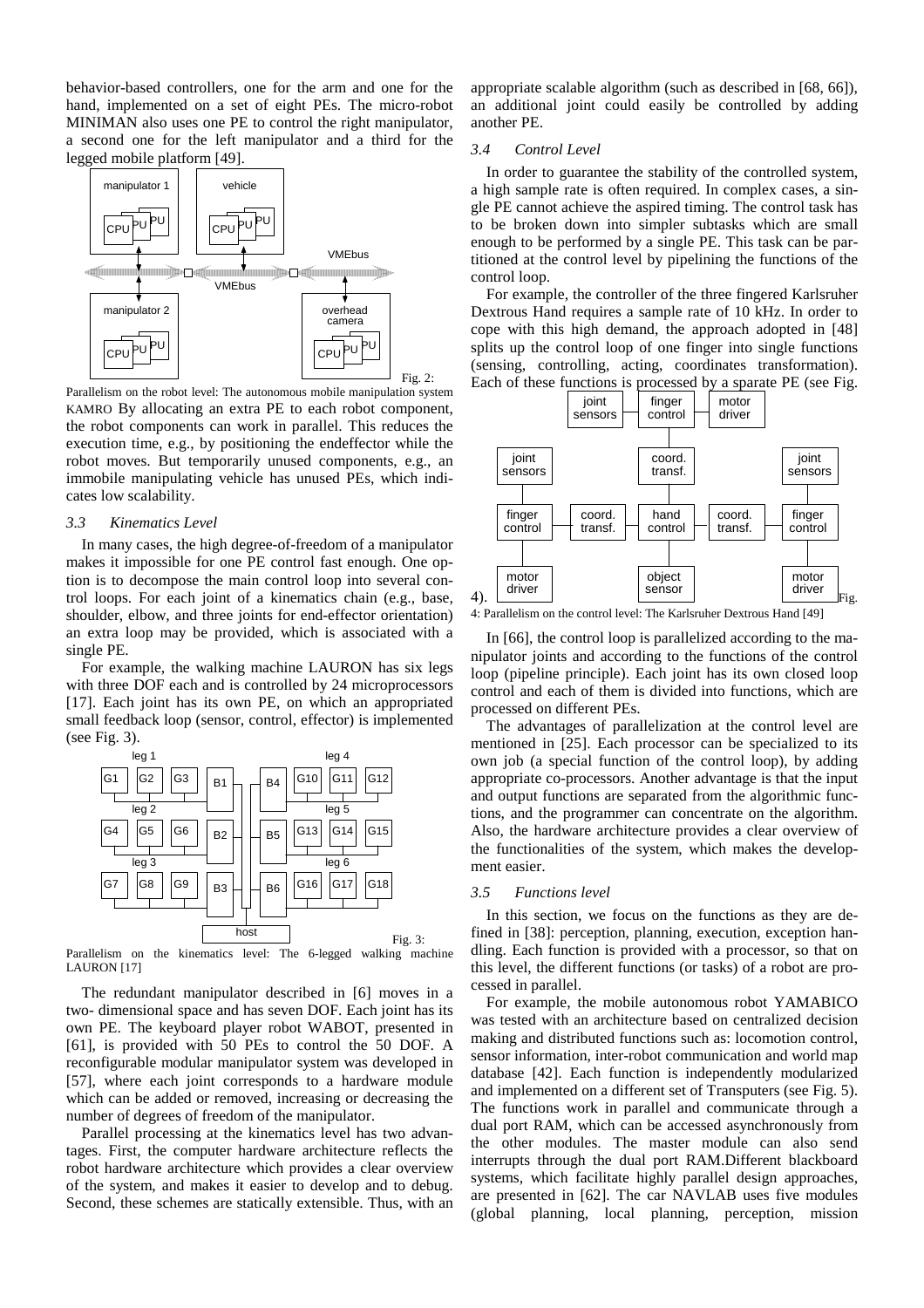execution and hardware control) and communicates via a parallel blackboard [32]. KAMRO uses a hybrid distributed system to implement a functional decomposition of control [46]. The Ground Surveillance Robot (GSR) is used as a platform for sensor fusion techniques with a parallel blackboard [34]. In [45], the coordination and integration of several real-time activities occurs via a blackboard for mobile robot navigation. Generalizing the concept of logical sensors developed in [36], which have their own computing capabilities, the robot HILARE presented in [11, 29] uses independent modules on its functional level. For this robot, the onboard partition of the functional modules on the different PEs is shown in [56].



Fig. 5: Parallelism on the functions level: The vehicle YAMABICO [42] (DPM: Dual Port Memory)

High extensibility (a functional module of YAMABICO can be easily removed, replaced or added) and dynamic reconfiguration (the functional modules of HILARE are dynamically linked) characterize such architectures in general.

#### *3.6 Behaviors Level*

A behavior is a relatively simple sensor-effector connection which makes the robot react to a given sensor input like a stimulus-response reflex. The global behavior of the robot is a result of the interactions between these independent behaviors (wander, explore, avoid collisions), providing the controller with a high degree of parallelism.

For example, the subsumption architecture introduced in [7, 8] represents one method to arbitrate the different behaviors. The behaviors work in parallel but have different priorities. The high-level behaviors can inhibit or subsume the behaviors of the lower levels. Brooks successfully applied this subsumption architecture to different mobile robots with three behaviors: avoid collision, wander, explore (see Fig. 6).



Parallelism on the behavior level: The subsumption architecture similar to similar to [8]

A subsumption architecture for a manipulator has been implemented on 24 PEs [9]. An arm (including hand) was controlled with 15 independent behaviors (extend, stop, open, deposit, …) running concurrently on a set of eight loosely coupled microprocessors [16]. But for more complex cases, such as airplane control, difficulties arise due to the conflicts between the behaviors [35].

In [20], the robot ROBBIE has a subsumption-like control architecture, where the priorities between the levels vary.

Several methods are proposed to avoid the deadlock problem for a behavior-based architecture, such as adding learning capacities [67] or adding an adaptative level [65]. Another behavior-based architecture, based on very simple behaviors called "Schemas", are presented in [3, 47]. A manipulator based on these Schemas is described in [12].The overall complexity emerges from the parallel actions of these independent simple behaviors.

The behaviors level has the advantage of being easily parallelized (for instance, one processor per a level), high robustness, high reactivity (by suppressing the chain sensor-modelplanning-action), high extensibility potential (for new competence, one just has to add processors) and the possibility of incremental development. A higher level can be added after testing the functionalities of the lower levels. The main problem is to find the different behaviors and arbitrate them, so that the robot can finally perform the task the user wants.

#### *3.7 Abstraction Level*

The control architecture of robots is often divided into levels according to the degree of abstraction of processed data and response time. These hierarchical architectures vary from centralized architectures (tree structures) to layered architectures, with communication capabilities within the layer and between two adjacent layers. In the first case, parallelism can be introduced by using one PE for each node of the tree structure according to the pipeline principle. In the second case, the layers, which have very different response times, are considered to work simultaneously and are quasiindependent from each other, and thus can be implemented on different PEs.

For example, the control architecture of the two-armed mobile robot KAMRO [19] is a conventional hierarchical architecture with several layers. The response times between two neighboring levels are sufficiently different (ratio of one to ten) to consider them to work in parallel, and can thus be easily implemented on different PEs (see Fig. 7).



abstraction level: A hierarchical control architecture for manufacturing environments

Other hierarchical architectures implemented on multiprocessor systems have been investigated [24, 54]. A shorter response time at the lower levels was reached by adding connections across the architecture [2, 51] which improved the reactive capacity of the architecture. In [15], a threelayered hierarchical architecture ANIMA (Architecture for Natural Intelligence in Machine Applications) which exhibits reflexive behaviors is implemented on five processors, and can be easily extended with other processors. In addition to single hierarchies, a twin hierarchy for navigation and perception [18] and a three-layered architecture with double parallelism [44] were used. The tasks of one layer can be executed simultaneously and synchronously. Different levels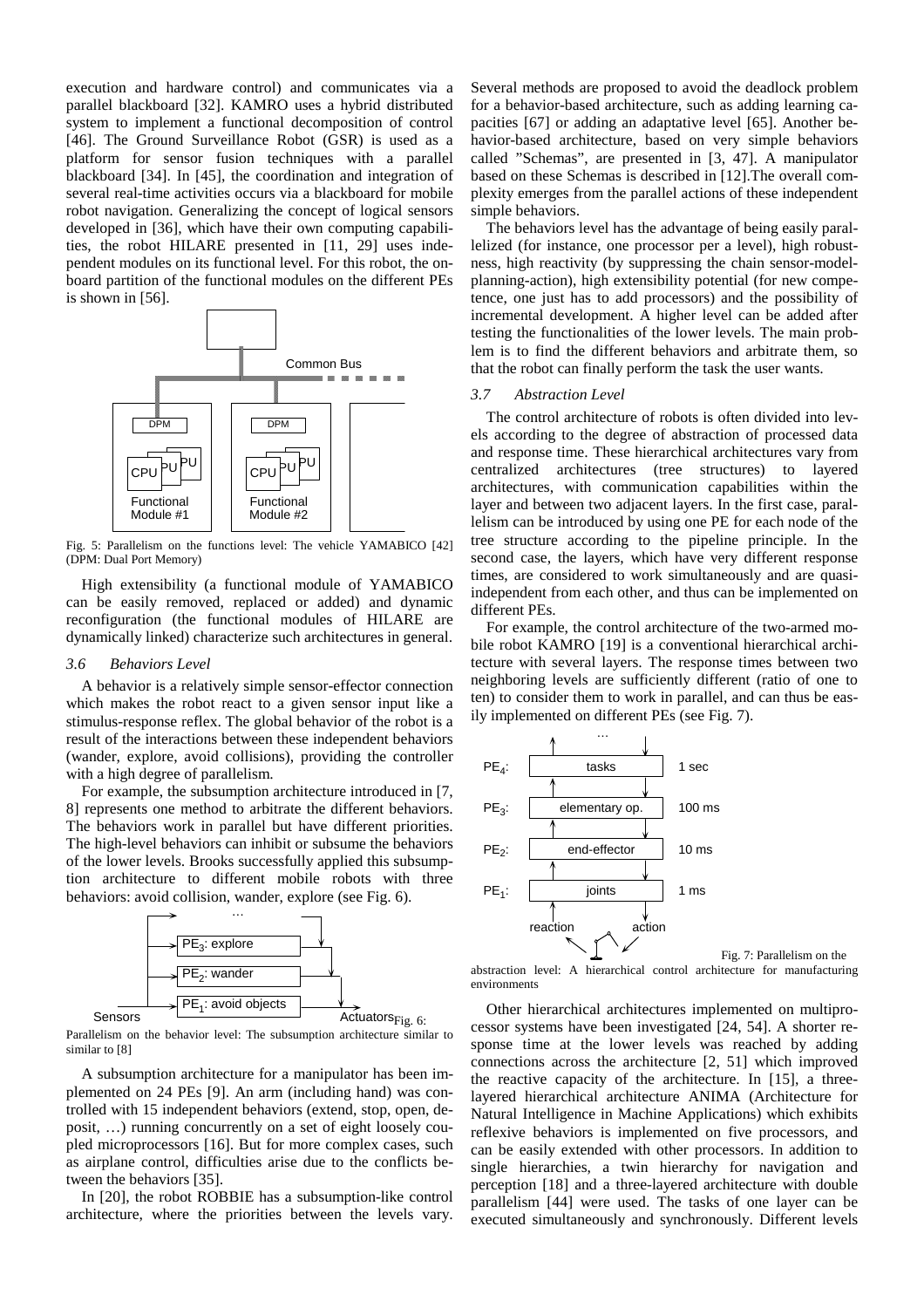work in parallel and asynchronously. Intercommunication problems between the different layers of a hierarchical robot controller are analyzed in [14]. Special architecture and development environments well suited to hierarchical control systems are described in [41, 1].

Although hierarchical structures in general offer high efficiency and can optimize problems, they have to deal with communication problems, the computational bottlenecks, the difficulty of integrating additional sensors, the reaction capacity (messages have to go through several layers before reaching the actuator) and the robustness (due to the pipeline principle, if a bug occurs in a level, the whole structure breaks down).

## *3.8 Algorithm Level*

At this level, the single algorithms of a robot system are parallelized. The aim is to speed up the algorithms which need a huge amount of computation in order to satisfy the required real-time constraints. Previous work is flourishing in this area, especially in the following four fields: image processing, motion planning, kinematics and dynamics.

On the one hand, image processing techniques offer well parallelized algorithms and appropriate hardware. A good overview on parallel robot vision algorithms is provided in [13]. On the other hand, motion planning algorithms have long execution times and are a critical point for closing the control loop made up of sensing, planning, and acting. A review of parallel processing approaches to motion planning is given in [37].

In Robot joint control, i.e. in kinematics and dynamics computation, there are the most severe time constraints of robot control architectures. The computational power of a single PE is not sufficient to control a manipulator with several DOF. A survey of parallel processing approaches to robot kinematics is given in [40]. Parallel approaches to dynamics are given in [27, 69, 28]. Additionally, there are very specific architectures combining CORDIC processor arrays and DSPs, e.g., in [64].

Additionally, general computing architectures, which are independent of the algorithms to be tested, which have powerful communication systems using message passing, are developed in [30]. In [1, 41], two modular architectures, using tightly and loosely coupled subsystems are developed.

Results obtained by parallelizing algorithms vary. It depends on the degree of dependency among the equations. Image processing problems can be broken down quite well by dividing the image into smaller independent blocks, whereas kinematics or dynamics algorithms contain coupled equations, which lead to a communication overhead when parallelizing.

#### 4. CONCLUSION

One promising method to master the complexity of a system such as a robot consists of breaking down the system into independent subsystems. These subsystems can then be easily mapped onto parallel processing elements.

In our first step, we recalled the requirements for robot control architectures, especially from the parallel processing viewpoint. Then, we presented the eight levels at which this system partitioning occurs in current robot applications: multirobot level, robot level, kinematics level, control level, functions level, behaviors level, abstraction level and algorithm level.

As a conclusion, one can say that there are no thoroughly parallelized architectures available for robot control. For the given approaches, most of the following statements are valid:

- Only separate areas have been regarded for parallel processing. These areas can now be easily distinguished by the parallelism levels.
- The approaches are only scalable within one level. For example, in the kinematics level, only joints can be easily added, adding functions may result in a complete re-design of the architecture.
- Some levels often occur in a mixed form, e.g., component / functions level or abstraction / control level, but this is not necessarily the case

The presented work may not serve as an orthogonal classification scheme for parallel robot control, but it is certainly useful for making the (potential) parallelism in existing control architectures more distinct. Additionally, the different levels of parallelism can help to increase parallel processing in future robot control architectures. This again will lead to scalable architectures, shorter response times, and easier programming of the robot systems.

#### ACKNOWLEDGEMENTS

This research work was partially supported by the Deutsche Forschungsgemeinschaft (DFG) with a stipend by the "Graduiertenkolleg" of the Computer Science Department, University of Karlsruhe. The work was performed at the Institute for Real-Time Computer Systems and Robotics, Prof. Dr.-Ing. U. Rembold and Prof. Dr.-Ing. R. Dillmann. Many thanks to Christian Wurll, Petra Bohner, and Michelle Specht for proofreading.

#### **REFERENCES**

For each reference, a list of keywords is given. Most of the keywords indicate the level of parallelization. Multiple levels indicate that parallel processing is performed at more than one level. As additional keywords, we use *introduction* and *survey*.

- [1] Al-Mouhamed M.: "Multiprocessor system for realtime robotics applications", Microprocessors and Microsystems, 1990, June. *Keywords:* algorithm level, abstraction level*.*
- [2] Albus J. S., McCain H. G., Lumia R.: "NASA/NBS Standard Reference Model for Telerobot Control System Architecture (NASREM)", NIST Tech. Rep. 1235, 1989. *Keywords:* abstraction level*.*
- [3] Arkin R. C.: "Motor Schema Based Navigation for a Mobile Robot: An Approach to Programming by Behavior", IEEE Int. Conf. on Robotics and Automation, 1987. *Keywords:* behavior level*.*
- [4] Azarm K., Schmidt G.: "Decentralized Motion Planning for Multiple Mobile Robots", Intelligent Autonomous Systems, U. Rembold et al. (Eds.),IOS Press, pp. 302-309, 1995. *Keywords:* multirobot level*.*
- [5] Bar-on D., Gershon D.: "A Multi-Processor Robot Controller", Comp. Euro. Proc. Computers in Design, Manufacturing and Production, Prix Erry, pp. 88 - 93, France, 1993, 24-27 May. *Keywords:* robot level*.*
- [6] Bohner P.: "A multi-agent approach with distributed fuzzy logic control", Intelligent Robots and Systems, 1994. *Keywords:* kinematics level*.*
- [7] Brooks R., Connell J., Flynn A.: "A synchronous distributed control system for a mobile robot", MIT Artificial Intelligent Lab, USA, 1986. *Keywords:* behavior level*.*
- [8] Brooks R., Connell J., Flynn A.: "A mobile Robot with onboard Parallel Processor and large Workspace Arm", Nat. Conf. on Artificial Intelligence, pp. 1096-1100, Philadelphia, 1986, Aug.. *Keywords:*  behavior level*.*
- [9] Brooks R. A.: "A Hardware Retargetable Distributed Layered Architecture for mobile Robot Control", IEEE Int. Conf. on Robotics and Automation, pp. 106-110, 1987. *Keywords:* behavior level*.*
- [10] Brussel: "The Vision matching the Problem", First European Conf. on Holonic Manufacturing Systems, Hannover, Germany, 1994, 1 Dec.. *Keywords:* multirobot level*.*
- [11] Camargo R. F., Chatila R., Alami R. A.: "A Distributed Evolvable Control Architecture for Mobile Robots", ICAR, Int. Conf. on Advanced Robotics, pp. 1646-1649, Pisa, Italy, 1991, June. *Keywords:*  functions level, multirobot level*.*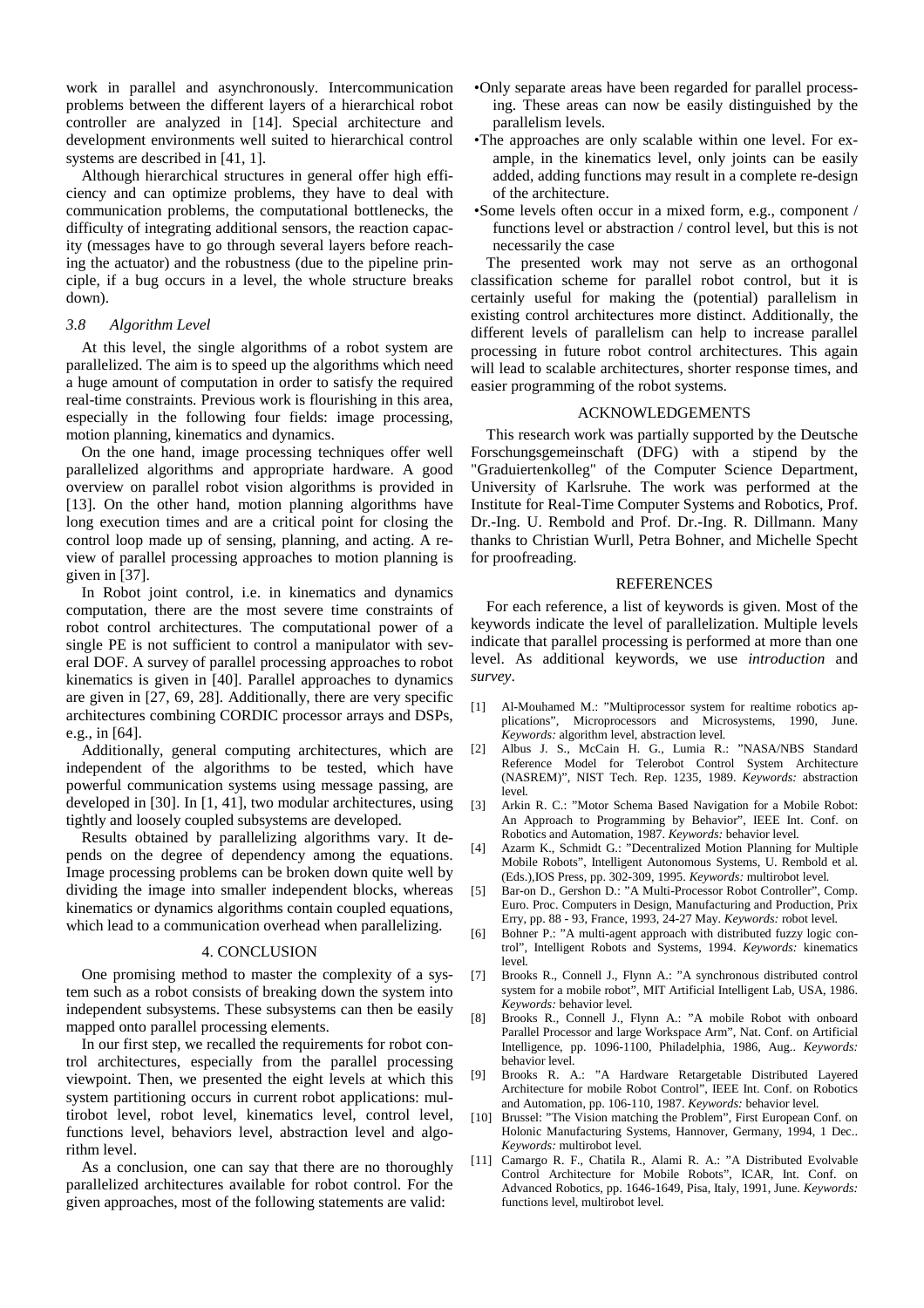- [12] Cameron J. M., Mackenzie D. C., Ward K. R., Arkin R. C., Book W. J.: "Reactive Control for Mobile Manipulation", IEEE Int. Conf. on Robotics and Automation, pp. 228-235, 1993, May. *Keywords:* behavior level*.*
- [13] Chaudhary V., Aggarwal J. K.: "Parallelism in computer vision: A review", in: "Parallel algorithms for machine intelligence and vision", Springer-Verlag, New York, 1990. *Keywords:* algorithm level*.*
- [14] Chen N., Parker G. A.: "Design of a Robot Control System Architecture", Microprocessors and Microsystems, vol. 18, 1994, July/ August. *Keywords:* abstraction level, control level, multirobot level*.*
- [15] Collins T. R., Arkin R. C., Henshaw M.: "Integration of Reactive Navigation with a Flexible Parallel Hardware Architecture", IEEE Int. Conf. on Robotics and Automation, vol. 1, Atlanta, Georgia, 1993, May. *Keywords:* abstraction level*.*
- [16] Connel J. H.: "A Behavior-Based Arm Controller", IEEE Trans. on Robotics and Automation, vol. 5, no. 6, pp. 784-791, 1989, Dec.. *Keywords:* robot level, behavior level*.*
- [17] Cordes S., Berns K., Dillmann R.: "Steuerungsarchitektur der sechsbeinigen Laufmachine LAURON", Autonome Mobile Systeme, 9. Fachgesp. an der TU München, G. Schmidt, 1993, Oct.. *Keywords:*  kinematics level, abstraction level*.*
- [18] Crowley J. L., Causse O.: "Layers of Control in Autonomous Navigation", Mechatronics & Robotics, vol. I, IOS Press, 1991. *Keywords:* abstraction level*.*
- [19] Damm M.: "Zweiarm-Koordination kraftgeregelter Manipulatoren mit situationsabhängiger Lastverteilung", VDI Verlag, Reihe 8, no. 519, 1995. *Keywords:* robot level, abstraction level*.*
- [20] Dario P., Ribechini F., Genovese V., Sandini G.: "Instinctive behaviors and personalities in societies of cellular robots", IEEE Int. Conf. on Robotics and Automation, pp. 1927, Sacramento, California, 1991. *Keywords:* Behavior level*.*
- [21] Dilts D. M., Boy N. P., Whoirms H. H.: "The Evolution of Control Architectures for Automated Manufacturing Systems", Journal of Manufacturing Systems, vol. 10, 1991. *Keywords:* survey*.*
- [22] Doty K. L., Van Aken R. E.: "Swarm Robot Material Handling Paradigm for a Manufacturing Workcell", IEEE. Int. Conf. on Robotics and Automation, vol. 1, pp. 778-782, Atlanta, Georgia, 1993, May. *Keywords:* multirobot level*.*
- [23] Ejiri A., Watanabe I., Okabayashi K., Hashima M., Tatewaki M., Aoki T., Maruyama T.: "Satellite Berthing Experiment with a Two-Armed Space Robot", IEEE Int. Conf. on Robotics and Automation, pp. 3480- 3487, 1994. *Keywords:* robot level*.*
- [24] Everett H. R., Gilbreath G. A.: "ROBART II: A Robtic Security Testbed", Naval Ocean Sys. Center. Tech. Doc. 1450, San Diego, 1989, January. *Keywords:* abstraction level*.*
- [25] Fatikow S.: "Intelligent Robot Hand Control System Using a Tailorable Parallel Computer Concept", IEEE Int. Conf. on Robots and Systems, München, Germany, 1994. *Keywords:* control level*.*
- [26] Fayek R. E., Liscano R., Karam G. M.: "A System Architecture for a Mobile Robot Based on Activities and a Blackboard Control Unit", IEEE Int. Conf. on Robotics and Automation, vol. 2, pp. 267-274, 1993. *Keywords:* abstraction level, functions level*.*
- [27] Fijany A., Bejczy A.: "Parallel Computation Systems for Robotics: Algorithms and Architectures", World Scientific, 1992. *Keywords:* algorithm level*.*
- [28] Fleming P. L.: "Parallel processing in control: The transputer and other architectures", IEEE control engineering series. *Keywords:* algorithm level, (control level), survey*.*
- [29] Fleury S., Herrb M., Chatila R.: "Design of a Modular Architecture for Autonomous Robot", Int. Conf. on Robotics and Automation, pp. 3508, 1994. *Keywords:* functions level, (multirobot level)*.*
- [30] Gaglianello R., Katseff H.: "A Distributed Computing Environment for Robotics", IEEE Int. Conf. on Robotics and Automation, pp. 1890- 1896, 1986. *Keywords:* algorithm level*.*
- [31] Gauthier D., Freedman P., Carayannis G., Malowany A.: "Interprocess Communication for Distributed Robotics", IEEE Journal of Robotics and Automation, pp. 493-504, 1987, Dec.. *Keywords:* multirobot level*.*
- [32] Goto Y., Stenz A.: "The CMU System for Mobile Robot Navigation", IEEE Int. Conf. on Robotics and Automation, pp. 99-105, 1887, Apr.. *Keywords:* functions level, robot level*.*
- [33] Graham James H.: "Special Computer Architectures for Robotics: Tutorial and Survey", IEEE Trans. on Robotics and Automation, vol. 5, no. 5, 1989. *Keywords:* kinematics level, algorithm level, control level, survey*.*
- [34] Harmon S. Y.: "Implementation of complex robot subsystems on distributed computing resources", NATO ASI series, vol. F33. *Keywords:*  functions level*.*
- [35] Hartley R., Pipitone F.: "Experiments with Subsumption Architecture", IEEE Int. Conf. on Robotics and Automation, vol. 2, pp. 1652-1653, 1991. *Keywords:* behavior level*.*
- [36] Henderson T. C, Hansen C., Bhanu B.: "A Framework for distributed sensing and control", in 9th IJCAI, Los Angeles, California, USA, 1985. *Keywords:* function level*.*
- [37] Henrich D.: "A review of parallel processing approaches to motion planning", IEEE Int. Conf. on Robotics and Automation, vol. 4, pp. 3289-3294, 1996. *Keywords:* algorithm level*.*
- [38] Hörmann A.: "Steuerung und Systemarchitektur von fortgeschrittenen autonomen Systemen", Robotersysteme 5, Springer-Verlag, pp. 173- 185, 1989. *Keywords:* survey*.*
- [39] Kappey D.: "Autonome Mehrkamerasysteme für die flexible Fertigung", Dissertation, Karlsruhe University, Institute for Real-Time Computer Systems and Robotics, Germany, 1995. *Keywords:* robot level*.*
- [40] Karl J., Henrich D.: "A review of parallel processing approaches to robot kinematics and Jacobian", submitted to IEEE Int. Conf. on Robotics and Automation, Albuquerque, New Mexico, USA, 1997. *Keywords:* algorithm level*.*
- [41] Kazanzides P.: "A Multiprocessor System for Real-Time Robotic Control", Information Sciences, vol. 44, 225- 247, 1988. *Keywords:*  algorithm level, abstraction level*.*
- [42] Kimoto K., Yuta S.: "An Architecture and Real Time Operating System of Autonomous Mobile Robot for Distributed and Incremental Development", IOS, Rembold U. et al (Eds), IOS PRess, pp. 198-205, 1995. *Keywords:* functions level*.*
- [43] Kumar V., Grama A., Gupta A., Karypis G.: "Introduction to parallel computing - design and analysis of algorithms", The Benjamin/Cummings Publishing Company, Inc., 1994. *Keywords:* introduction*.*
- [44] Levi P., Muscholl M., Bräunl T.: "Cooperative mobile Robots Stuttgart: Architecture and Tasks", IOS 310-317, 1995. *Keywords:* abstraction level, multirobot level*.*
- [45] Liscano Ramori: "Using a Blackboard to integrate Multiples Activities and Achieve Strategic Reasoning for Mobile-Robot Navigation", IEEE Expert, 1995. *Keywords:* functions level*.*
- [46] Lüth T. C., Längle T.: "Task Description, Decomposition, and Allocation in a Distributed Autonomous Multi-Agent Robot System", Intelligent Robots and Systems 94, vol. 3, pp. 1516-1523, 1994. *Keywords:* functions level*.*
- [47] Lyons D. M., Arbib M. A.: "A Formal Model of Computation for Sensory-Based Robotics", IEEE Trans. Rob. Aut., vol. 5, no. 3, pp. 280-293, 1989, June. *Keywords:* behavior level*.*
- [48] Magnussen B.: "A Parallel Control Computer Structure for Complex High Speed Applications", ASCC., First Asian Control Conf., Tokyo, 1994. *Keywords:* control level*.*
- [49] Magnussen B. B.: "Infrastruktur für Steuerungs-Regelungssysteme von robotischen Miniatur- und Mikrogreifern", VDI Verlag, Reihe 8, no. 567, 1996. *Keywords:* control level, robot level*.*
- [50] Mataric M. J.: "Minimizing Complexity in Controlling a Mobile Robot Population", IEEE Int. Conf. on Robotics and Automation, pp. 830-83, Nice, France, 1992. *Keywords:* multirobot level*.*
- [51] Meyestel A.: "Multiresolutional Feedforward/Feedback Loops", IEEE Int. Symo. intelligent Control, pp. 85-90, 1991, Aug.. *Keywords:* abstraction level*.*
- [52] Mignot R., Rawden A., Bengoa A.: "Potential Industry Applications", First European Conf. on Holonic Manufacturing Systems, Hannover, Germany, 1994, 1.Dec.. *Keywords:* multirobot level*.*
- [53] Mitsumoto N., Fukuda T., Arai F., Tadashi H., Idogaki T.: "Self-organizing Multiple Robotic System (A Population Control through Biologically Inspired Immune Network Architecture)", IEEE Int. Conf. on Robotics and Automation, pp. 1614-1619, Minneapolis, USA, 1996, Apr.. *Keywords:* multirobot level, (behavior level)*.*
- [54] Moravec H. P.: "The Stanford Cart and the CMU Rover", Proc. of the IEEE, vol. 71, no. 7, pp. 872-884, 1983, July. *Keywords:* abstraction level*.*
- [55] Nassal U., Damm M., Lüth T.: "Mobile Manipulation: A Mobile Platform Supporting a Manipulator System for an Autonomous Robot", RI/SME Fifth World Conf. on Robotics Research, Cambridge, 1994, Sept.. *Keywords:* robot level*.*
- [56] Noreils F. R., Chatila R. G: "Control of Mobile Robot Actions", IEEE Int. Conf on Robotics and Automation, pp. 701-707, 1989. *Keywords:*  functions level*.*
- [57] Paredis C. J. J., Brown H. B., Khosla P. K.: "A Rapidly Deployable Manipulator System", IEEE Int. Conf. on Robotics and Automation, vol. 2, pp. 1434-1439, 1996. *Keywords:* kinematics level, robot level*.*
- [58] Shin K., Epstein M.: "Intertask Communications in an Integrated Multirobot System", Jour. of Robotics and Automation, 1987, April. *Keywords:* multirobot level*.*
- [59] Sousa J. B., Pereira F. L.: "A General control Architecture for multiple Vehicles", IEEE. Int. Conf. on Robotics and Automation, pp. 692-697, 1996, April. *Keywords:* multirobot level, (robot level, functions level)*.*